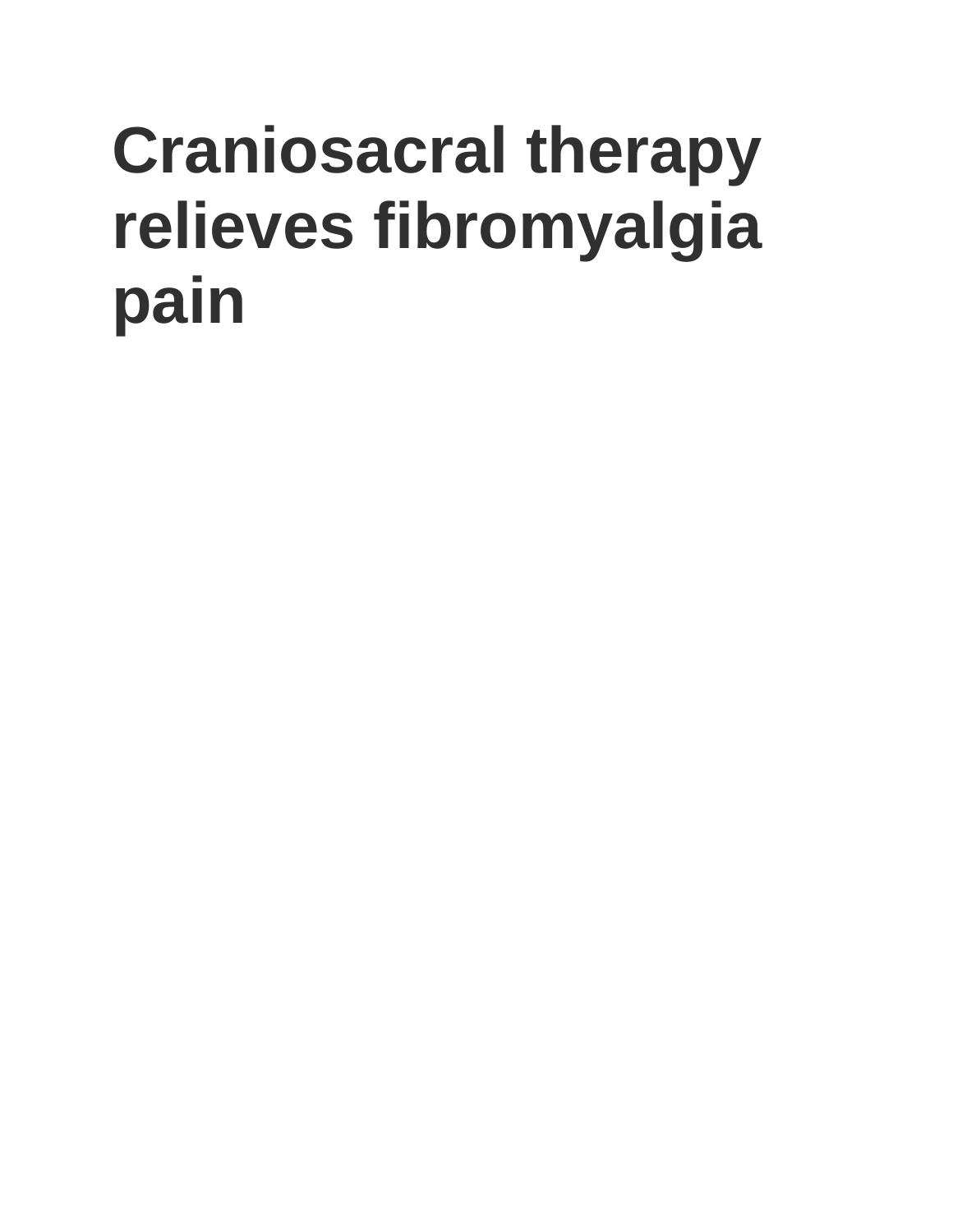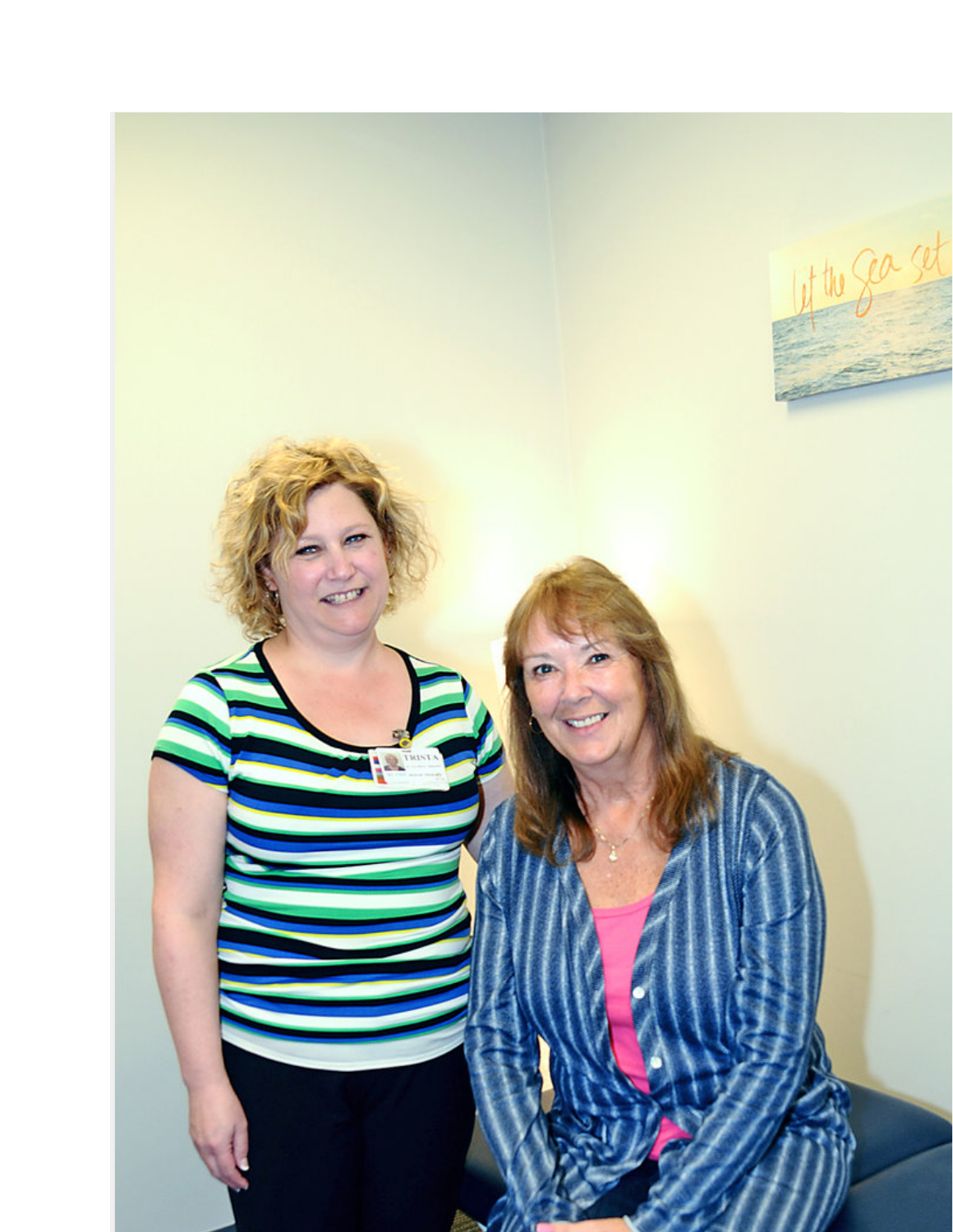## **LIFE CHANGING THERAPY — Valerie Destito, right, was living with constant fibromyalgia pain. Since beginning craniosacral therapy with Trista Richardson, MS, OTR, L, (left) Destito says her chronic pain is in control.** (PHOTO SUBMITTED)

Posted Tuesday, May 28, 2019 4:00 pm

Pain was in charge. That's how Valerie Destito of Rome describes the 16 years of her life before she discovered craniosacral therapy at Chestnut Commons Physical and Occupational Therapy. The department of Rome Memorial Hospital is located at 107 E. Chestnut St.

Valerie began her journey in October, 2002 when she was diagnosed with rheumatoid arthritis. Conventional medications were prescribed to treat her swollen and painful extremities, but one of her chief complaints, a burning pain across her back, arms, legs and face, went unresolved. She describes the extreme burning sensation to be worse than any sunburn she ever experienced, yet her skin was not burned. It wasn't until years later that these symptoms were identified as fibromyalgia.

"In 2002, fibromyalgia was relatively new and the symptoms of chronic pain similar to rheumatoid arthritis and other conditions made diagnosis difficult," Valerie explained.

Fibromyalgia symptoms include widespread body pain, fatigue, poor sleep and mood problems. According to the American College of Rheumatology, fibromyalgia cannot be diagnosed with x-rays or blood tests, but these tests may rule out other health problems that can be confused with fibromyalgia.

"The constant burning feeling was exhausting and wore me out," Valerie continued. "I had to adjust my work schedule because I just couldn't do it anymore."

"Stress made the pain worse, and the worse the pain was, the more stressed I became," she said. Then Valerie read about Trista Richardson, MS, OTR, L and craniosacral therapy on Facebook and immediately called her primary care physician for a referral.

"My life changed when I met Trista and began craniosacral therapy at Chestnut Commons," Valerie said.

"Prior to seeing me, Valerie suffered with fibromyalgia pain levels of seven to eight out of 10 and was attending a pain clinic to find relief," Richardson said. "Since receiving craniosacral therapy, she has been able to control her chronic pain.

Craniosacral therapy (CST) is a gentle, hands-on method of evaluating and enhancing the functioning of a physiological body system called the craniosacral system. This system is comprised of the membranes and cerebrospinal fluid that surround and protect the brain and spinal cord. The therapy focuses on the role the musculoskeletal system plays in the functioning of the nervous system and compliments the natural healing processes of the body.

CST has proven effective for a wide range of medical problems related to pain and dysfunction including:

Migraine headaches

Sinus problems

TMJ (Temporomandibular Joint Dysfunction)

Chronic neck and back pain

Chronic fatigue syndrome

Fibromyalgia

Post-traumatic stress disorder

Trauma of any kind

Post-surgical recovery

Chronic fatigue

Central nervous system disorders